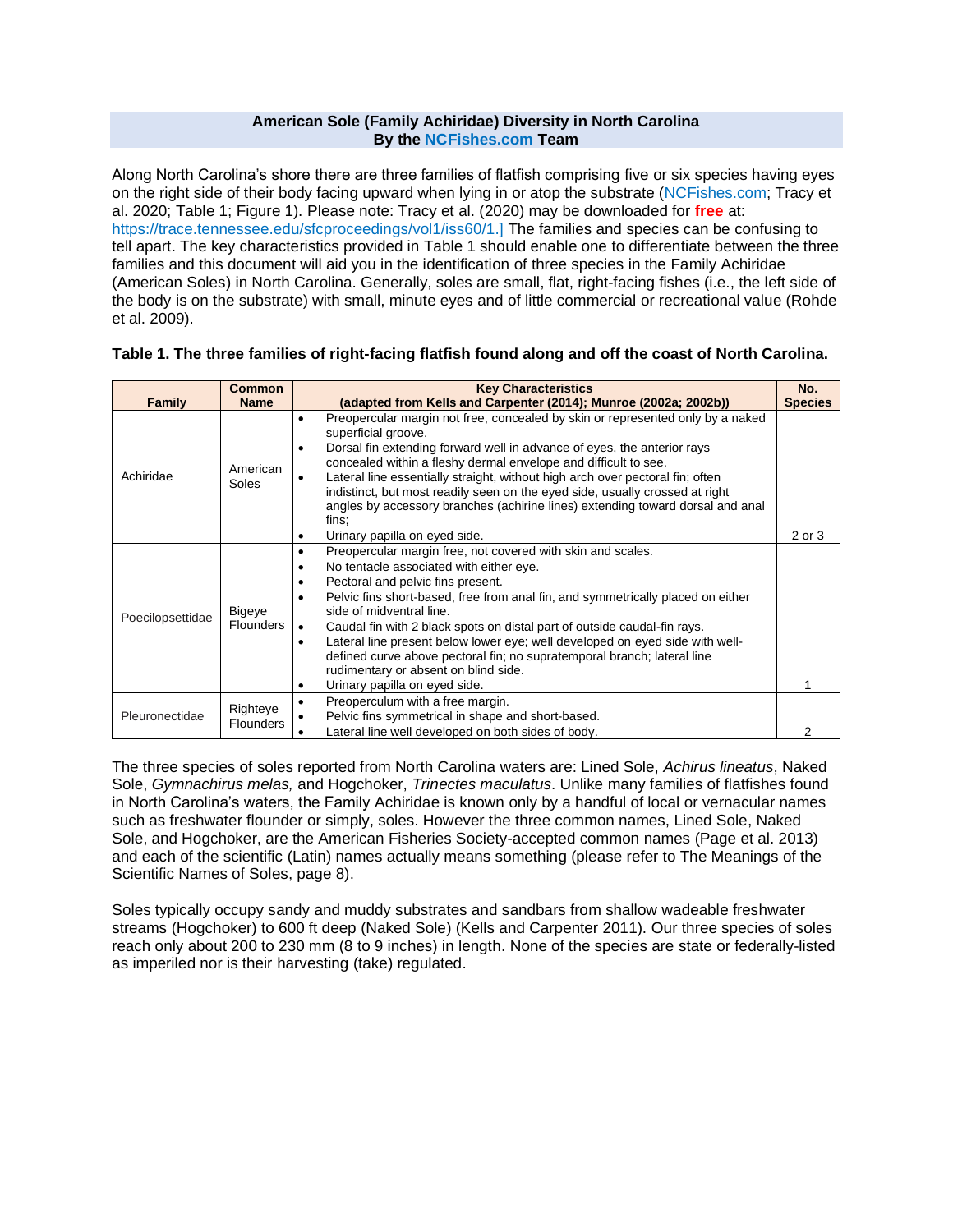

**Figure 1. Examples of right-facing flatfishes found along the coast of North Carolina. From top left clockwise: Achiridae (Hogchoker,** *Trinectes maculatus),* **Poecilopsettidae (Deepwater Dab,**  *Poecilopsetta beanie***), and Pleuronectidae (Winter Flounder,** *Pseudopleuronectes americanus***). Photograph of Deepwater Dab courtesy of the Smithsonian Tropical Research Institute's Shorefishes of the Greater Caribbean online information system,**

**[https://biogeodb.stri.si.edu/caribbean/en/pages/random/11989;](https://biogeodb.stri.si.edu/caribbean/en/pages/random/11989) accessed March 01, 2021).**

Lined Sole and Naked Sole are less commonly encountered than Hogchoker (Maps 1-3). [Note: see Supplemental Maps 1-3, page 9, showing North Carolina's 100 counties, 21 river basins, and 4 physiographic regions.] However, the reported occurrence of Lined Sole, *Achirus lineatus*, in North Carolina waters is vexing. Its occurrence is based upon a single collection of five specimens collected by the North Carolina Wildlife Resources Commission from Jackeys Creek (off NC 130 [=133], [2.0] miles S Clairmont, [ca. 2.8 air miles SW center Wilmington]) in Brunswick County during their 1962 survey of the Cape Fear Basin (Map 1; Louder 1963; Starnes and Hogue 2011). This collection was vouchered and identified by a person unknown at the North Carolina State Museum of Natural Sciences (NCSM Catalogue No. 1385). However, the jar of five specimens cannot be found and now has been missing for several years (Gabriela M. Hogue, pers. comm.).

Even though Jackeys Creek, a tributary to the Brunswick and Cape Fear rivers, is not far from South Carolina, Lined Sole does not occur north of South Carolina (Kells and Carpenter 2011). Additionally, Lined Sole has never been encountered by North Carolina Division of Marine Fisheries field staff (Fred C. Rohde, pers. comm.). There is no way to ever authenticate this record until the jar of specimens is found, but it is most likely that the five specimens were in reality misidentified Hogchokers.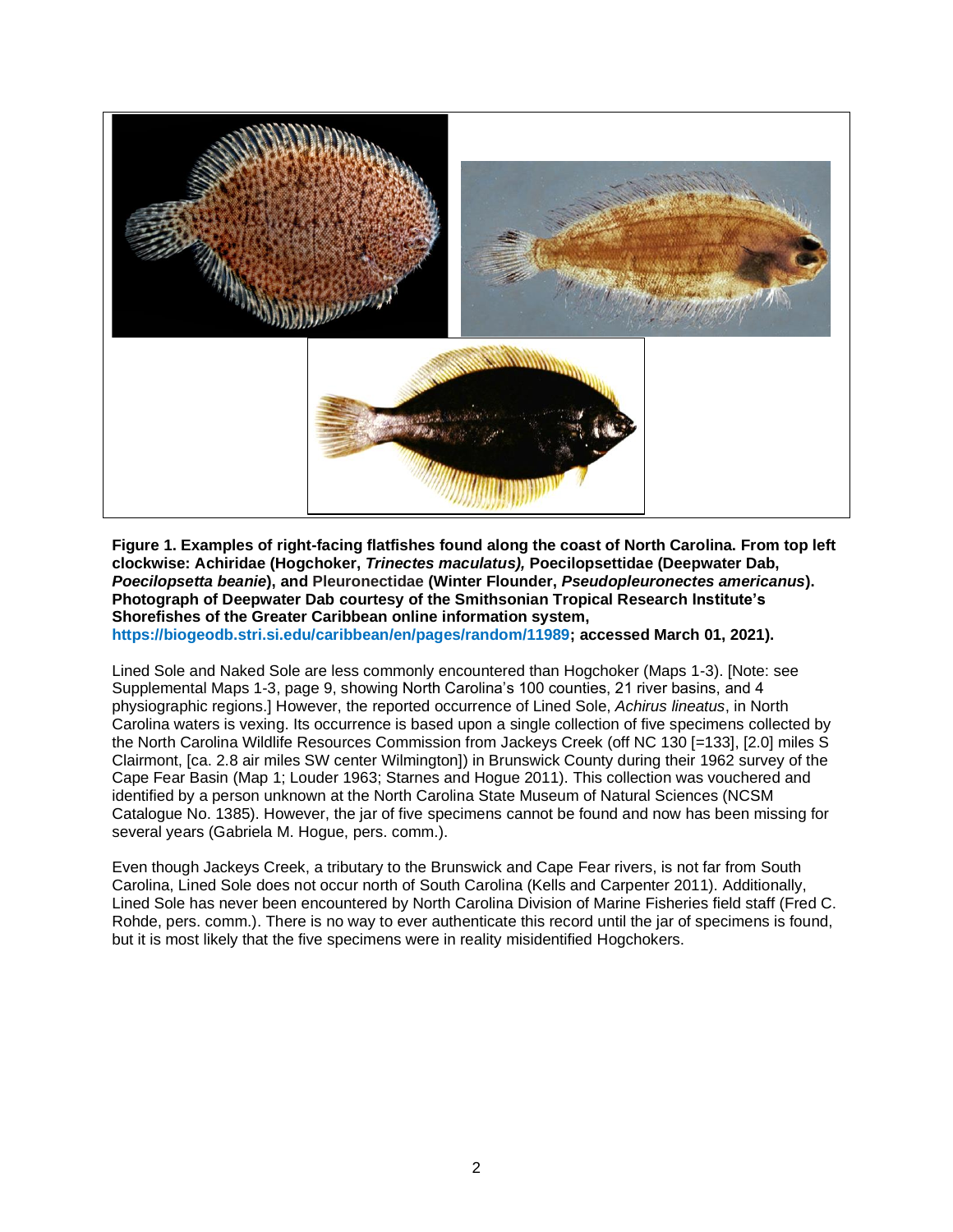

**Map 1. Distribution of Lined Sole,** *Achirus lineatus***. Map based upon vouchered specimens at the North Carolina Museum of Natural Sciences; accessed 02/05/2021.**



**Map 2. Distribution of Naked Sole,** *Gymnachirus melas***. Map based upon vouchered specimens at the North Carolina Museum of Natural Sciences; accessed 02/28/2021. Note: several locations are beyond "North Carolina" waters (> 13.8 miles = 22.2 km, and 12 nautical miles).**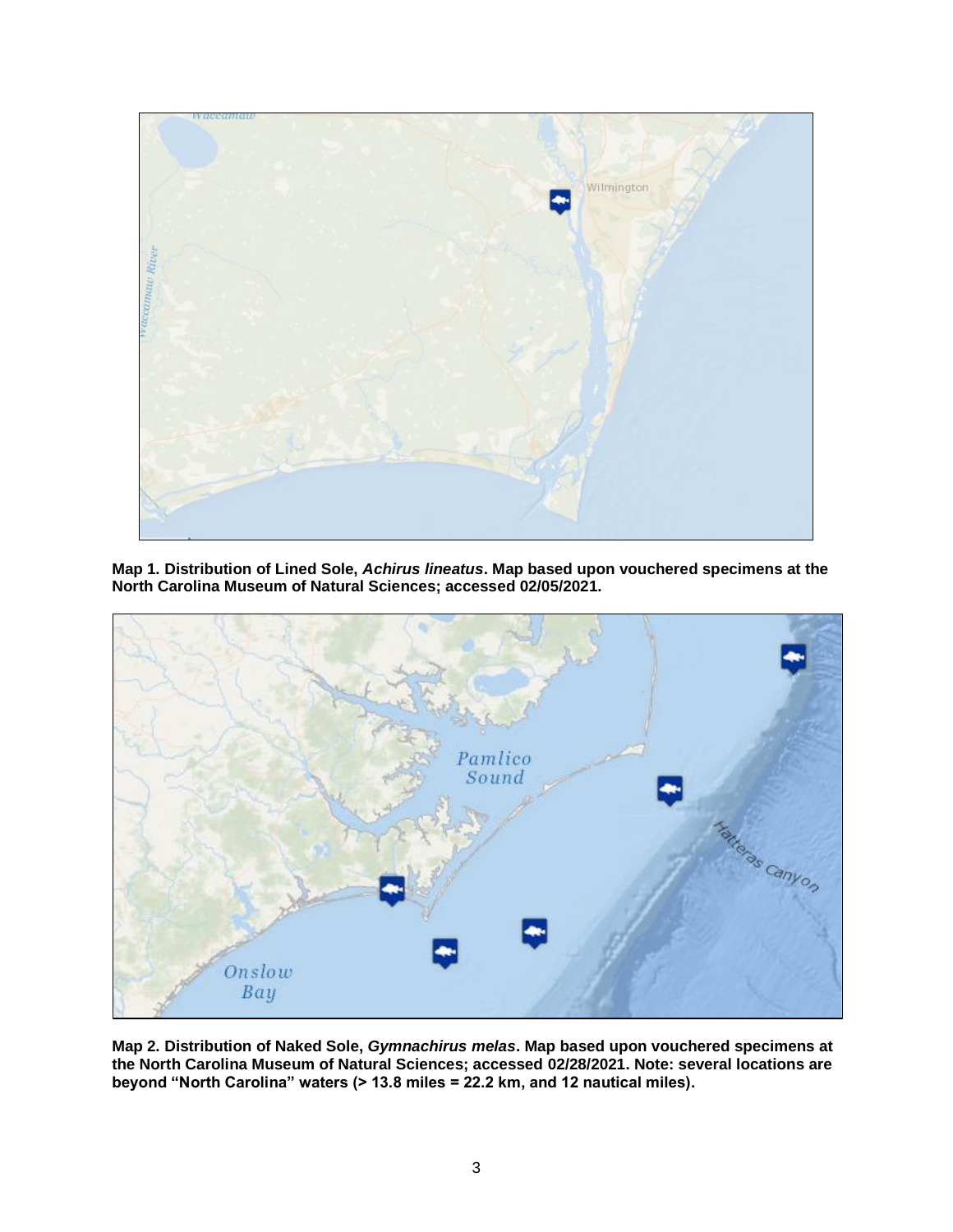

### **Map 3. Distribution of Hogchoker,** *Trinectes maculatus***. Map originally appeared in Tracy et al. (2020).**

Hogchoker is the more commonly collected of the three species of soles. It is found in all basins along the coast from the Virginia state line to the South Carolina state line, except for the Waccamaw basin (Map 3; Tracy et al. 2020). Hogchoker, as young, may seasonally ascend coastal rivers into fresh water as far upstream as the Fall Zone as a normal part of its life cycle. It has been found as far inland as Rockingham (more than 200 miles upstream from Winyah Bay and the Atlantic Ocean in South Carolina) in the Yadkin, near Elizabethtown in the Cape Fear basin, near Raleigh in the Neuse basin, near Tarboro in the Tar basin, and near Scotland Neck in the Roanoke basin (Map 3; Tracy et al. 2020).

The identification of soles is relatively straight-forward. Key characteristics for their proper identification include color patterns, presence or absence of scales, the number of pectoral fin rays on the eyed and blind sides, and the presence or absence of an interbranchial septum foramen (please refer to the Identification Key to the Freshwater and Marine Soles (Family Achiridae) in North Carolina).

If you have troubles with your identifications, just send us [\(https://ncfishes.com/contact/\)](https://ncfishes.com/contact/) an e-mail and include as many quality digital photographs as you can along with all the pertinent locality descriptors so that we will know from where the fish came.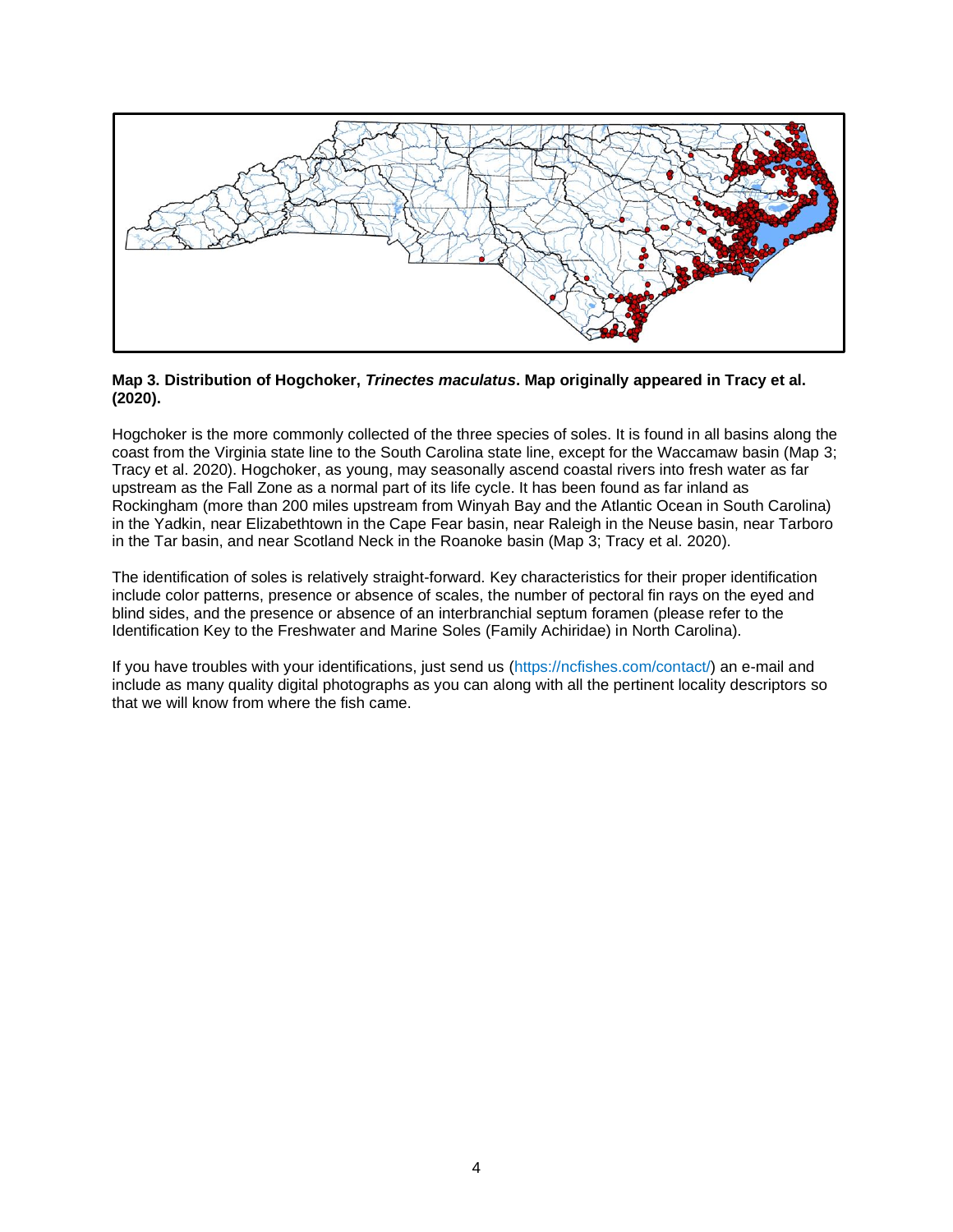### **Identification Key to the Freshwater and Marine Soles (Family Achiridae) in North Carolina**

(Please refer to [NCFishes.com](https://ncfishes.com/contact/) for pictures and identifying characteristics all species) (Identification Key and Illustrations adapted from Munroe (2002a))

- 1a. Body covered with scales, skin not very loose. Eyed side of adults without prominent crossbands (crossbands if present, faint and narrow) ..............................................................................................2
- 1b. Head, body and fins lacking scales, and covered with very loose skin. Eyed side of adults usually with prominent dark, relatively wide, crossbands (Figure 1) .................... Naked Sole, *[Gymnachirus melas](https://ncfishes.com/marine-fishes-of-north-carolina/gymnachirus-melas/)*



**Figure 1. Naked Sole. Photograph courtesy of the Smithsonian Tropical Research Institute's Shorefishes of the Greater Caribbean online information system, [https://biogeodb.stri.si.edu/caribbean/en/pages/random/3098,](https://biogeodb.stri.si.edu/caribbean/en/pages/random/3098) accessed February 03, 2021.**

- 2a. Interbranchial septum (a partition between the gills) pierced by a foramen (hole) (Figure 2). Eyed-side pectoral fin usually with 2-8 rays; blind-side pectoral fin either with a single ray or absent (Figure 3).. ..................................................................................................................Lined Sole, *[Achirus lineatus](https://ncfishes.com/marine-fishes-of-north-carolina/achirus-lineatus/)*
- 2b. Interbranchial septum entire, without foramen (hole). Eyed-side pectoral fin rudimentary, normally with a single ray (rarely with 2 or 3 fin rays) or absent altogether; blind-side pectoral fin usually absent (or rarely present, with a single ray) (Figure 4) ................................Hogchoker, *[Trinectes maculatus](https://ncfishes.com/marine-fishes-of-north-carolina/trinectes-maculatus/)*



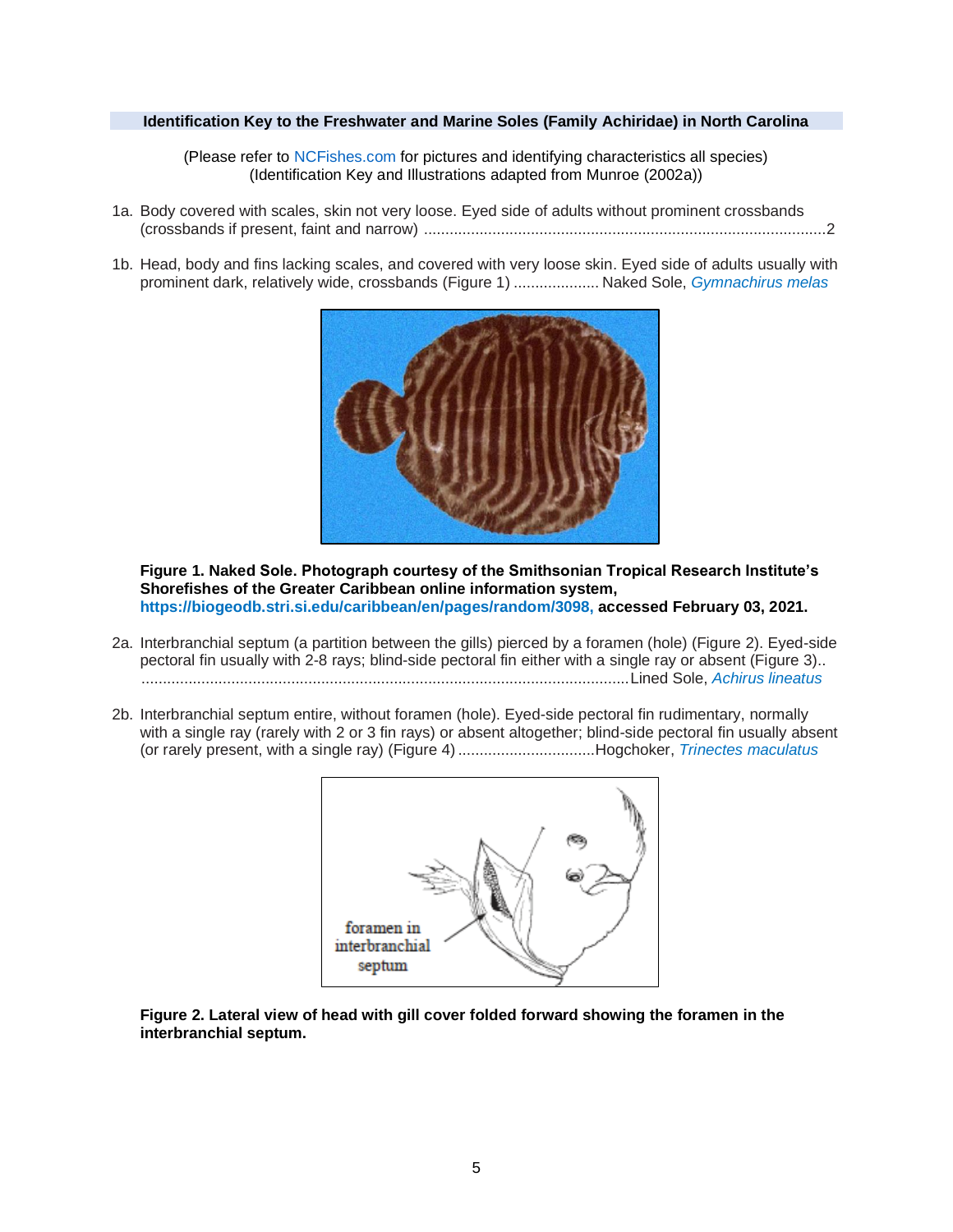

**Figure 3. Lined Sole. Photograph courtesy of George W. Link.**



**Figure 4. Hogchoker.**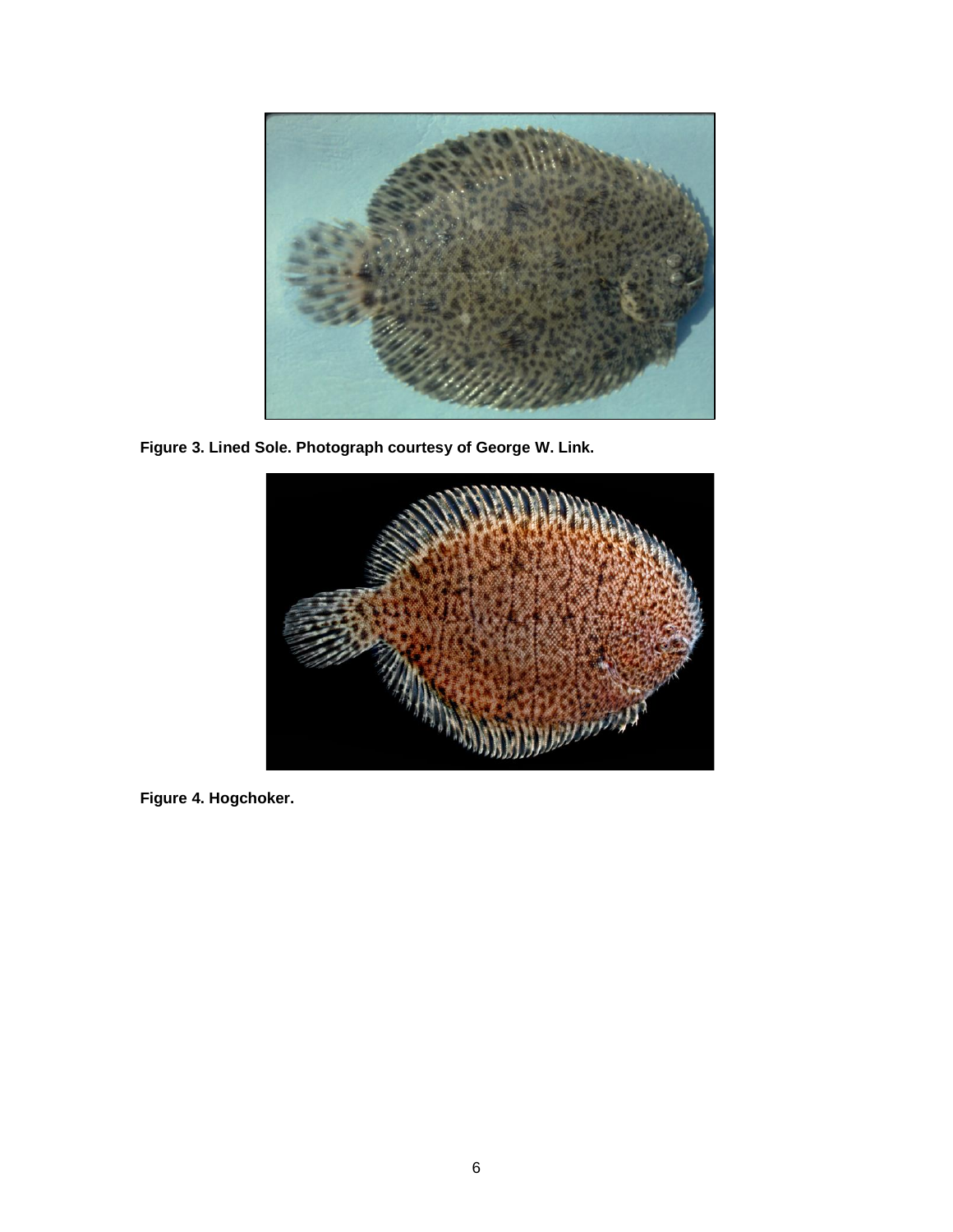#### **References**

- Kells, V.A., and K. Carpenter. 2011. A field guide to coastal fishes: from Maine to Texas. Johns Hopkins University Press, Baltimore, MD. 447p.
- Louder, D.E. 1963. Survey and classification of the Cape Fear River and tributaries, North Carolina. Final Report, Federal Aid in Fish Restoration, Job I-G, Project F-14-R. North Carolina Wildlife Resources Commission, Raleigh, NC.
- Munroe, T.A. (FAO 2002). 2002a. Achiridae. American soles. pp 1925-1933. Carpenter, K.E. (ed.). The living marine resources of the Western Central Atlantic. Volume 3. Bony fishes part 2 (Opistognathidae to Molidae), sea turtles and marine mammals. Food and Agriculture Organization of the United Nations, Rome, Italy. 4099p. (Available at: [FAO 2002\)](http://www.fao.org/3/y4160e/y4160e00.htm).
- Munroe, T.A. (FAO 2002). 2002b. Poecilopsettidae. Righteye flounders. pp 1922-1924. Carpenter, K.E. (ed.). The living marine resources of the Western Central Atlantic. Volume 3. Bony fishes part 2 (Opistognathidae to Molidae), sea turtles and marine mammals. Food and Agriculture Organization of the United Nations, Rome, Italy. 4099p. (Available at: [FAO 2002\)](http://www.fao.org/3/y4160e/y4160e00.htm).
- Page, L.M., H. Espinosa-Pérez, L.T. Findley, C.R. Gilbert, R.N. Lea, N.E. Mandrak, R.L. Mayden, and J.S. Nelson. 2013. Common and scientific names of fishes from the United States, Canada, and Mexico. 7<sup>th</sup> edition. American Fisheries Society, Special Publication 34, Bethesda, MD. 384p.
- Rohde, F.C., R.G. Arndt, J.W. Foltz, and J.M. Quattro. 2009. Freshwater fishes of South Carolina. University of South Carolina Press, Columbia, SC. 430p.
- Starnes, W.C., and G.M. Hogue. 2011. Curation and databasing of voucher collections from the North Carolina Wildlife Resources Commission 1960s statewide surveys of fishes. Final Report. Federal Aid in Sport Fish Restoration Project F-91: curate fish collection July 2008 - December 2010. North Carolina Wildlife Resources Commission, Raleigh, NC. 1035p.
- Tracy, B. H., F.C. Rohde, and G.M. Hogue. 2020. An annotated atlas of the freshwater fishes of North Carolina. Southeastern Fishes Council Proceedings No. 60. 198p. (Available at: [https://trace.tennessee.edu/sfcproceedings/vol1/iss60/1\)](https://trace.tennessee.edu/sfcproceedings/vol1/iss60/1).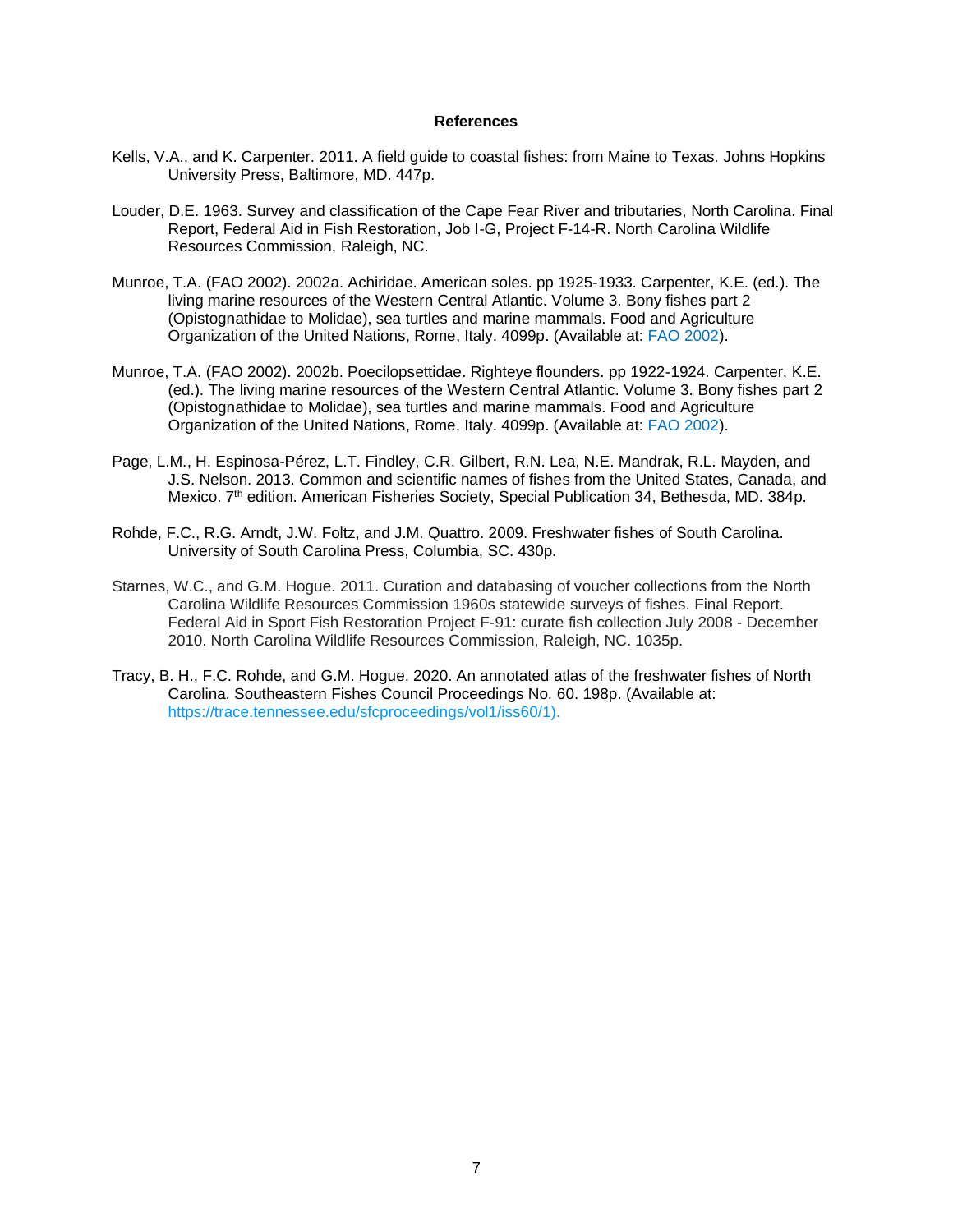### **The Meanings of the Scientific Names of American Soles**

Adopted from the ETYFish Project by Christopher Scharpf and Kenneth J. Lazara, accessed February 05, 2021, <https://etyfish.org/carangiformes3/>

### **Family ACHIRIDAE Rafinesque 1815, American Soles**

- i. *Achirus* **Lacepède 1802 -** tautonymous with *Pleuronectes achirus* Linnaeus 1758
	- a. *Achirus lineatus* **(Linnaeus 1758) -** lined, referring to 7 or 8 blackish narrow, vertical lines on eyed side of body
- ii. *Gymnachirus* **Kaup 1858 -** *gymnos*, bare or naked, related and/or similar to *Achirus* but lacking scales on body
	- a. *Gymnachirus melas* **Nichols 1916 -** black, referring to "uniform inky black" color in spirits (tips of caudal rays whitish)
- iii. *Trinectes* **Rafinesque 1832 -** *tri*-, three; *nectes*, swimmer, referring to "only three fins, dorsal, anal and caudal" of *T. scabra* (=*maculatus*) [rudimentary pectoral fin sometimes present on eyed side of body]
	- a. *Trinectes maculatus* **(Bloch & Schneider 1801) -** spotted, referring to black spots on both sides of body (usually fainter and sometimes absent on blind side)